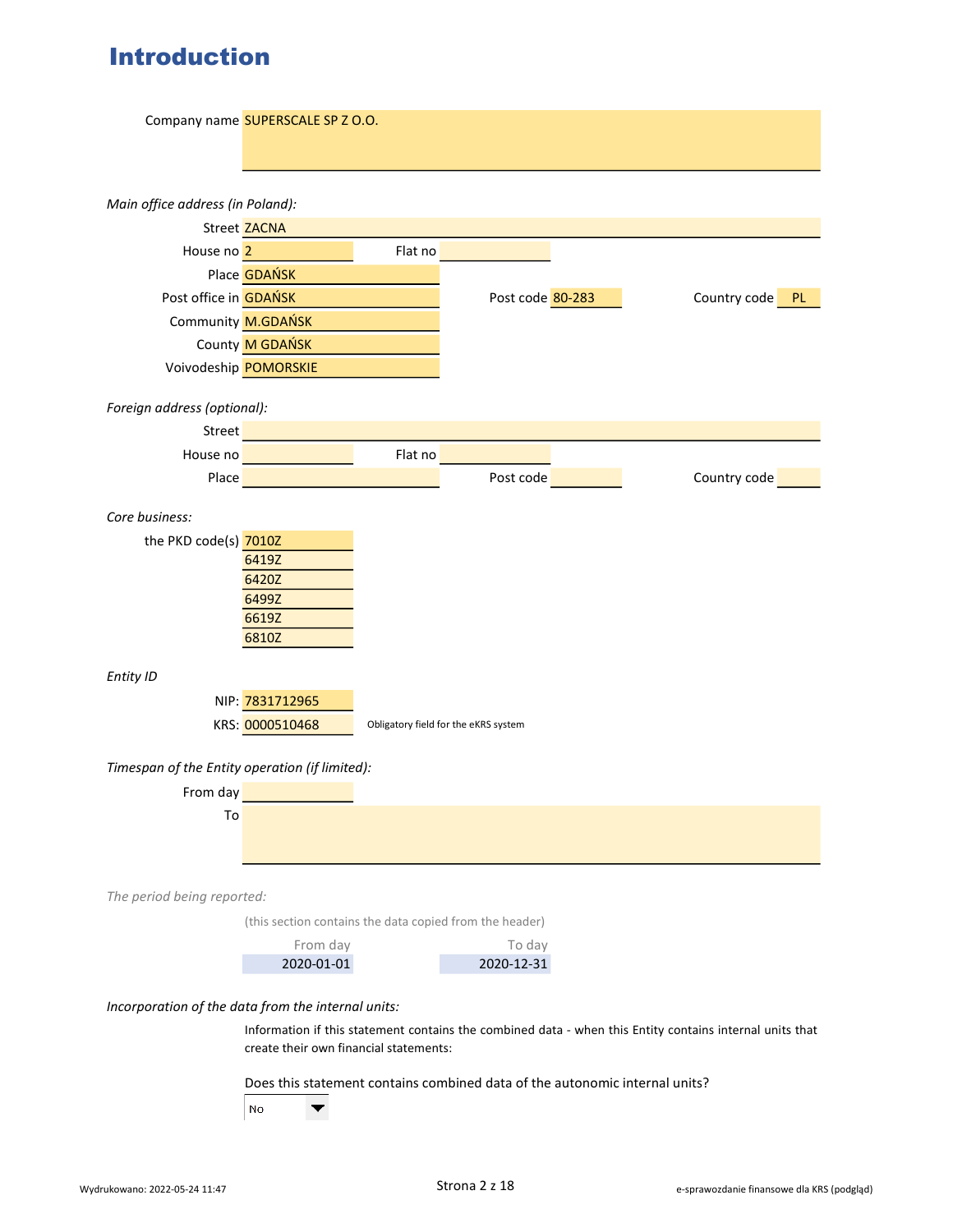# Introduction

Assumption of the business continuity:

|                         | Was this statement created with assumption of the business contnuity in the predictable future?<br>Yes                                                                                                   |
|-------------------------|----------------------------------------------------------------------------------------------------------------------------------------------------------------------------------------------------------|
|                         | Could you confirm that there are no threats to the business continuity?                                                                                                                                  |
|                         | Yes<br>the answer "No" means that there are certain threats                                                                                                                                              |
|                         | Describe these business continuity threats                                                                                                                                                               |
|                         |                                                                                                                                                                                                          |
| Merged companies:       | Was there a company merge during the reported period?                                                                                                                                                    |
|                         |                                                                                                                                                                                                          |
|                         | No                                                                                                                                                                                                       |
|                         | Was this statement created after this merge?                                                                                                                                                             |
|                         | The ownership transfer method used in the merge (purchase, stock swap)                                                                                                                                   |
| Accounting policies:    | valuation methods of the assets and liabilities<br>Wyrażone w walutach obcych operacje gospodarcze ujmuje się w księgach rachunkowych na dzień ich                                                       |
|                         | przeprowadzenia odpowiednio po kursie średnim ustalonym dla danej waluty przez NBP na ostatni dzień roboczy<br>poprzedzający dzień dokonania operacji gospodarczej.                                      |
|                         | methods used for determinig the financial result                                                                                                                                                         |
|                         | Rachunek zysków i strat                                                                                                                                                                                  |
|                         | Przychody Przychody ze sprzedaży obejmują niewątpliwie należne lub uzyskane kwoty netto ze sprzedaży tj.<br>pomniejszone o należny podatek od towarów i usług (VAT) ujmowane w okresach, których dotycza |
|                         | the method of preparing the financial statement                                                                                                                                                          |
|                         | Sprawozdanie finansowe zostało sporządzone zgodnie z ustawą z dnia września 1994 roku o rachunkowości oraz<br>Kodeksem Spółek Handlowych.                                                                |
|                         | Spółka prezentuje sprawozdanie finansowe za rok obrotowy rozpoczynający się 01.01.2020 kończący się 31.12.2020                                                                                           |
|                         | others:                                                                                                                                                                                                  |
|                         |                                                                                                                                                                                                          |
|                         |                                                                                                                                                                                                          |
| Additional information: |                                                                                                                                                                                                          |
| Item name               |                                                                                                                                                                                                          |
| Description             |                                                                                                                                                                                                          |
|                         |                                                                                                                                                                                                          |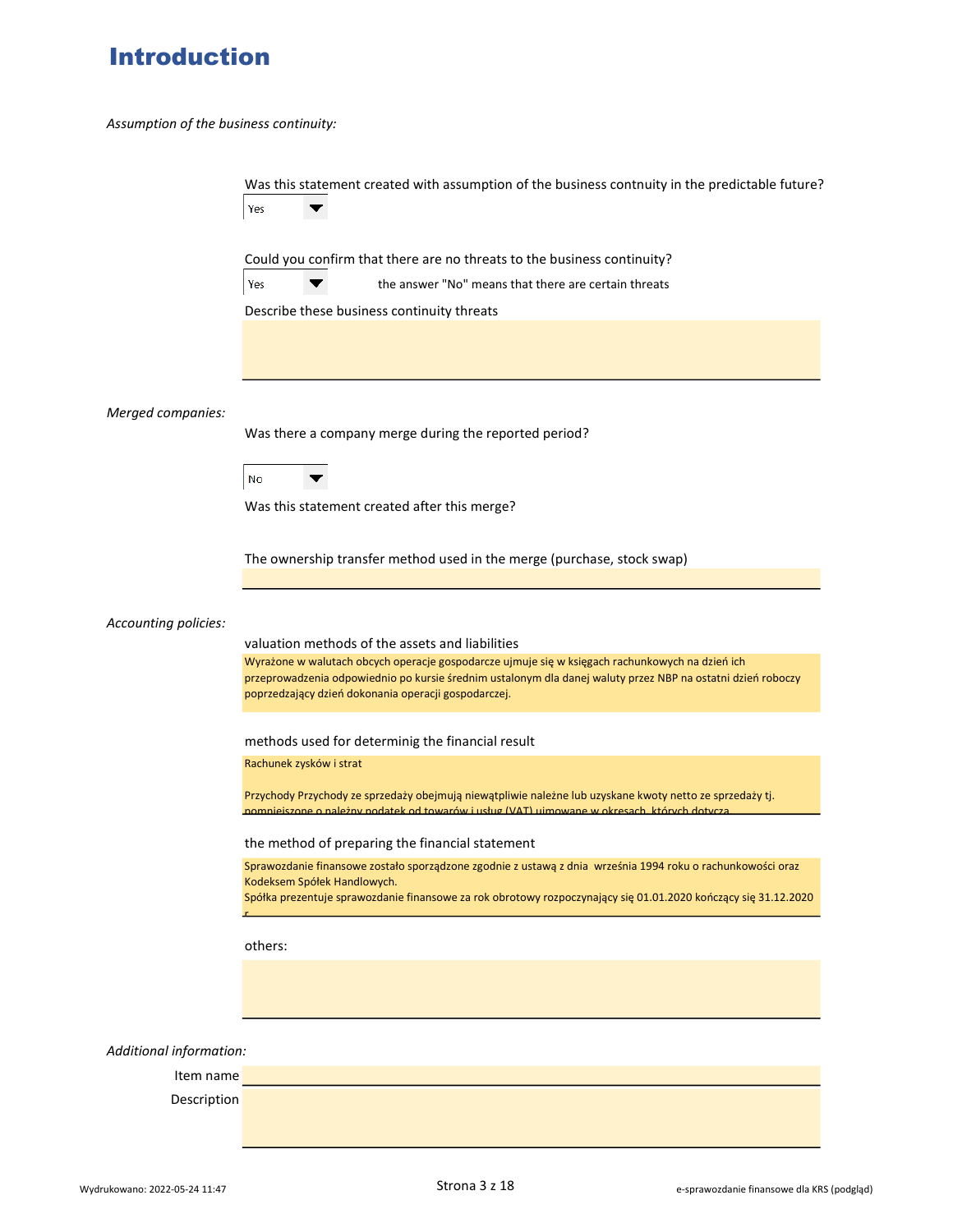# Introduction

| Item name   |  |
|-------------|--|
| Description |  |
|             |  |
|             |  |
|             |  |
| Item name   |  |
| Description |  |
|             |  |
|             |  |
|             |  |
| Item name   |  |
| Description |  |
|             |  |
|             |  |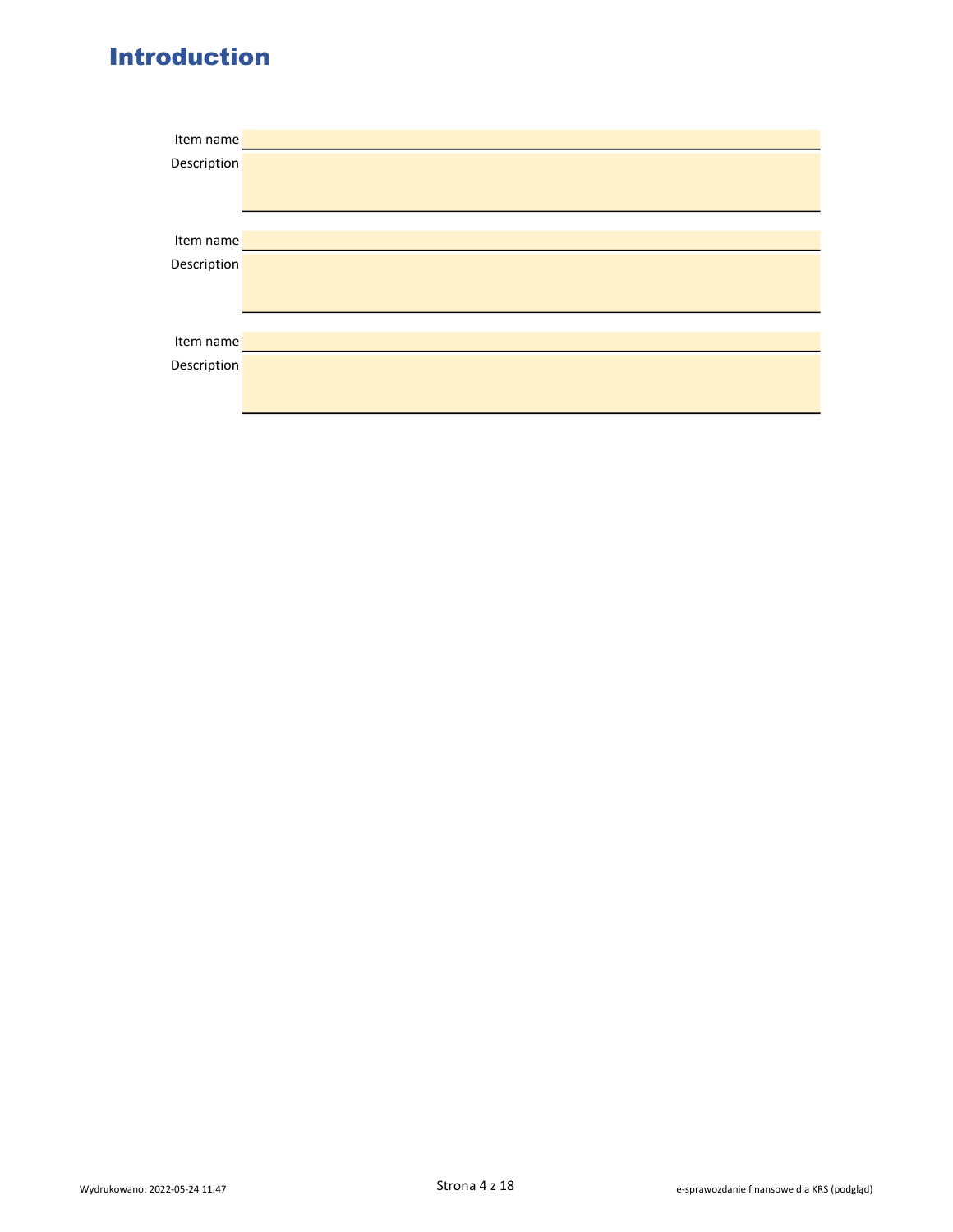|                | <b>Assets</b><br>As at:                                                    | 2020-12-31   | 2019-12-31   | Adj. comparative data for<br>the prev. period |
|----------------|----------------------------------------------------------------------------|--------------|--------------|-----------------------------------------------|
| Α              | <b>Fixed assets</b>                                                        | 7 378 959,16 | 6 594 970,48 |                                               |
| T              | Intangible assets                                                          | 0,00         | 0,00         |                                               |
| $\mathbf{1}$   | R&D expenses                                                               | 0,00         | 0,00         |                                               |
| 2              | Goodwill                                                                   | 0,00         | 0,00         |                                               |
| 3              | Other intangible assets                                                    | 0,00         | 0,00         |                                               |
| 4              | Advances for intangible assets                                             | 0,00         | 0,00         |                                               |
| Ш              | <b>Tangible fixed assets</b>                                               | 0,00         | 0,00         |                                               |
| $\mathbf{1}$   | Tangible fixed assets in use                                               | 0,00         | 0,00         |                                               |
|                | $a)$ land (including right to perpetual usufruct)                          | 0,00         | 0,00         |                                               |
|                | $\mathbf{b}$ ) buildings, premises, civil and water engineering structures | 0,00         | 0,00         |                                               |
|                | c) technical equipment and machines                                        | 0,00         | 0,00         |                                               |
|                | $d$ ) vehicles                                                             | 0,00         | 0,00         |                                               |
|                | e) other tangible fixed assets                                             | 0,00         | 0,00         |                                               |
| $\overline{2}$ | Tangible fixed assets under construction                                   | 0,00         | 0,00         |                                               |
| 3              | Advances for tangible fixed assets under construction                      | 0,00         | 0,00         |                                               |
| III            | Long-term receivables                                                      | 0,00         | 0,00         |                                               |
| $\mathbf{1}$   | From related parties                                                       | 0,00         | 0,00         |                                               |
| 2              | From other entities, where this company owns a capital share               | 0,00         | 0,00         |                                               |
| 3              | From other entities                                                        | 0,00         | 0,00         |                                               |
| IV             | Long-term investments                                                      | 6 000 000,00 | 6 000 000,00 |                                               |
| $\mathbf{1}$   | Real property                                                              | 0,00         | 0,00         |                                               |
| $\overline{2}$ | Intangible assets                                                          | 0,00         | 0,00         |                                               |
| 3              | Long-term financial assets                                                 | 6 000 000,00 | 6 000 000,00 |                                               |
|                | a) in related parties                                                      | 6 000 000,00 | 6 000 000,00 |                                               |
|                | 1) shares                                                                  | 6 000 000,00 | 6 000 000,00 |                                               |
|                | 2) other securities                                                        | 0,00         | 0,00         |                                               |
|                | 3) loans granted                                                           | 0,00         | 0,00         |                                               |
|                | 4) other long-term financial assets                                        | 0,00         | 0,00         |                                               |
|                | b) in other entities, where this company owns a capital share              | 0,00         | 0,00         |                                               |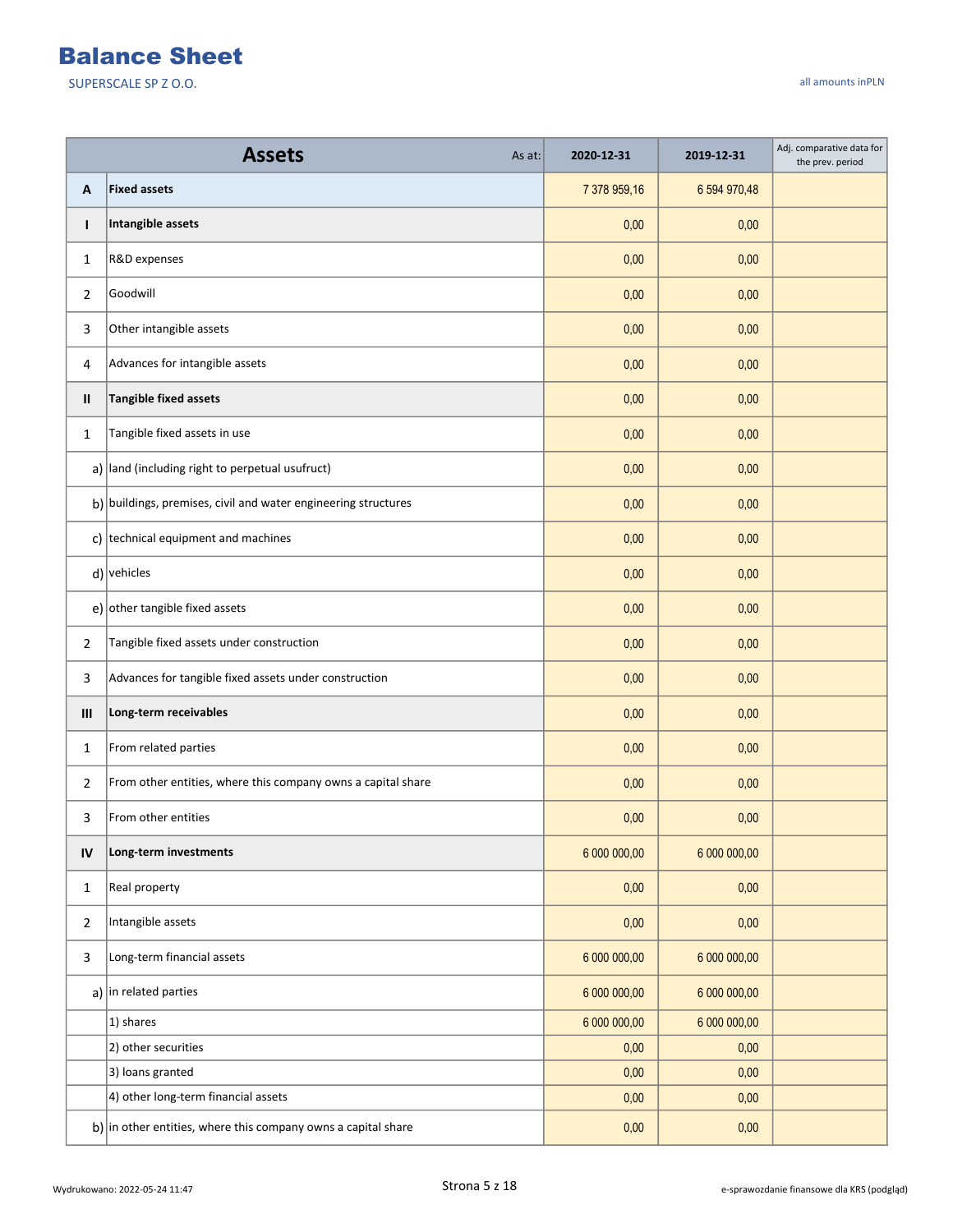|                | 1) shares                                                                | 0,00          | 0,00         |  |
|----------------|--------------------------------------------------------------------------|---------------|--------------|--|
|                | 2) other securities                                                      | 0,00          | 0,00         |  |
|                | 3) loans granted                                                         | 0,00          | 0,00         |  |
|                | 4) other long-term financial assets                                      | 0,00          | 0,00         |  |
|                | c) in other entities                                                     | 0,00          | 0,00         |  |
|                | 1) shares                                                                | 0,00          | 0,00         |  |
|                | 2) other securities                                                      | 0,00          | 0,00         |  |
|                | 3) loans granted                                                         | 0,00          | 0,00         |  |
|                | 4) other long-term financial assets                                      | 0,00          | 0,00         |  |
| 4              | Other long-term investments                                              | 0,00          | 0,00         |  |
| $\mathsf{V}$   | Long-term prepayments                                                    | 1 378 959,16  | 594 970,48   |  |
| $\mathbf{1}$   | Deferred tax assets                                                      | 1 378 959,16  | 594 970,48   |  |
| 2              | Other prepayments                                                        | 0,00          | 0,00         |  |
| В              | <b>Current Assets</b>                                                    | 11 153 837,90 | 1 127 890,44 |  |
| $\mathbf{I}$   | Inventory                                                                | 0,00          | 0,00         |  |
| 1              | Materials                                                                | 0,00          | 0,00         |  |
| $\overline{2}$ | Semi-finished products and work in progress                              | 0,00          | 0,00         |  |
|                | including: objects under construction                                    |               |              |  |
| 3              | Finished products                                                        | 0,00          | 0,00         |  |
| 4              | Goods                                                                    | 0,00          | 0,00         |  |
| 5              | Advances for deliveries                                                  | 0,00          | 0,00         |  |
| Ш              | Short-term receivables                                                   | 3776718,37    | 1 124 500,21 |  |
| 1              | Receivables from related parties                                         | 0,00          | 0,00         |  |
|                | a) trade receivables, maturing:                                          | 0,00          | 0,00         |  |
|                | 1) up to 12 months                                                       | 0,00          | 0,00         |  |
|                | 2) above 12 months                                                       | 0,00          | 0,00         |  |
|                | $b)$ other                                                               | 0,00          | 0,00         |  |
| $\overline{2}$ | Receivables from other entities, where this company owns a capital share | 0,00          | 7 430,88     |  |
|                | a) trade receivables, maturing:                                          | 0,00          | 7 430,88     |  |
|                | 1) up to 12 months                                                       | 0,00          | 7 430,88     |  |
|                | 2) above 12 months                                                       | 0,00          | 0,00         |  |
|                | b) other                                                                 | 0,00          | 0,00         |  |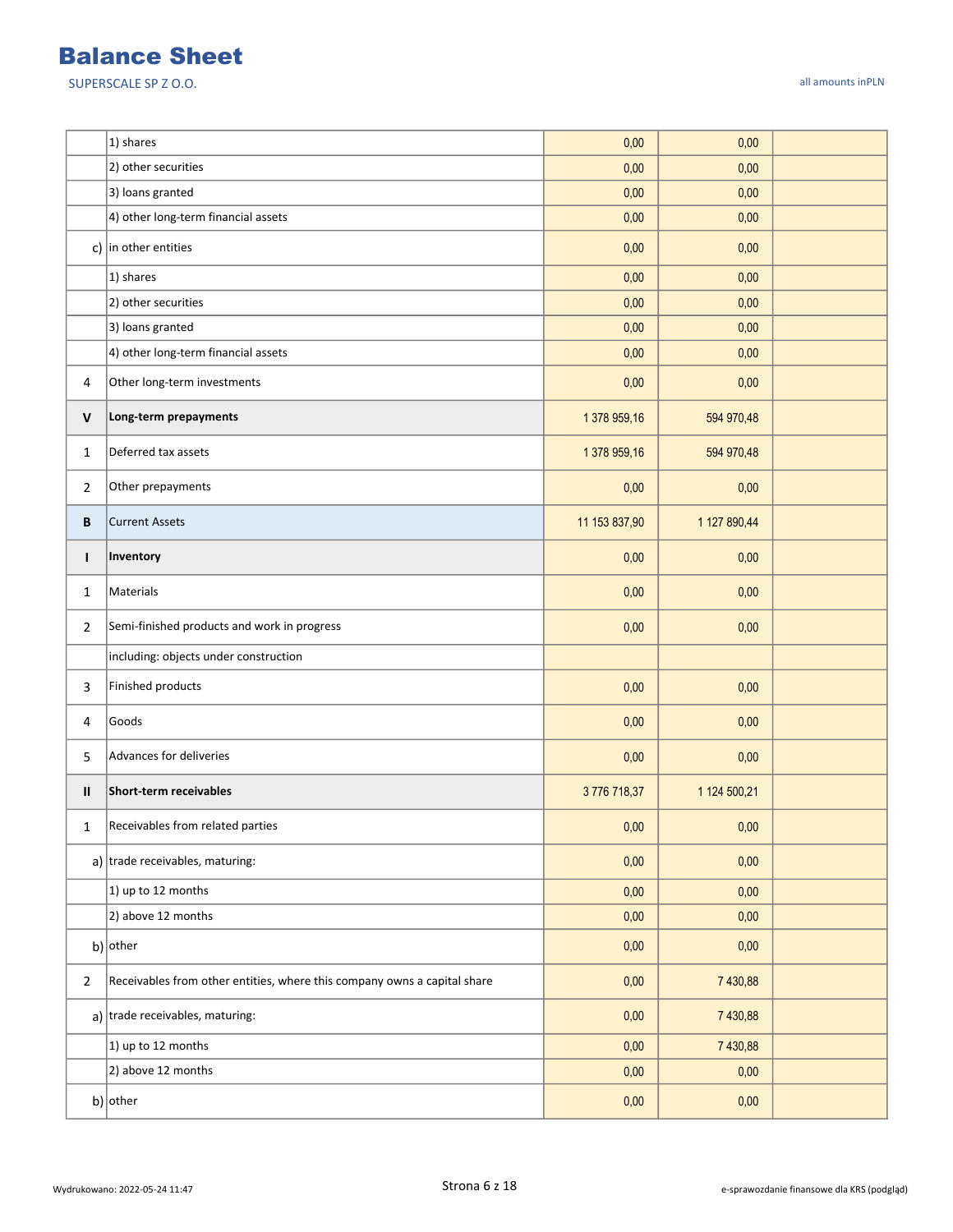| 3           | Receivables from other entities                                               | 3776718,37    | 1 117 069,33 |  |
|-------------|-------------------------------------------------------------------------------|---------------|--------------|--|
|             | a) trade receivables, maturing:                                               | 3 568 487,06  | 1 039 850,30 |  |
|             | 1) up to 12 months                                                            | 3 568 487,06  | 1 039 850,30 |  |
|             | 2) above 12 months                                                            | 0,00          | 0,00         |  |
|             | b) receivables from tax, subsidy, customs, social security and other benefits | 203 333,31    | 77 219,03    |  |
|             | c) other                                                                      | 4 898,00      | 0,00         |  |
|             | $d$ ) claimed at court                                                        | 0,00          | 0,00         |  |
| III         | Short-term investments                                                        | 7 377 119,53  | 3 390,23     |  |
| 1           | Short-term financial assets                                                   | 7 377 119,53  | 3 390,23     |  |
|             | $a)$ in related parties                                                       | 0,00          | 0,00         |  |
|             | 1) shares                                                                     | 0,00          | 0,00         |  |
|             | 2) other securities                                                           | 0,00          | 0,00         |  |
|             | 3) loans granted                                                              | 0,00          | 0,00         |  |
|             | 4) other short-term financial assets                                          | 0,00          | 0,00         |  |
|             | b) in other entities                                                          | 0,00          | 0,00         |  |
|             | 1) shares                                                                     | 0,00          | 0,00         |  |
|             | 2) other securities                                                           | 0,00          | 0,00         |  |
|             | 3) loans granted                                                              | 0,00          | 0,00         |  |
|             | 4) other short-term financial assets                                          | 0,00          | 0,00         |  |
|             | c) $\vert$ cash and other pecuniary assets                                    | 7 377 119,53  | 3 3 9 0, 2 3 |  |
|             | 1) cash in hand and at bank                                                   | 7 377 119,53  | 0,00         |  |
|             | 2) other cash                                                                 | 0,00          | 3 390,23     |  |
|             | 3) other pecuniary assets                                                     | 0,00          | 0,00         |  |
| 2           | Other short-term investments                                                  | 0,00          | 0,00         |  |
| IV          | Short-term prepayments                                                        | 0,00          | 0,00         |  |
|             | including: prepayments for pending construction contracts                     |               |              |  |
| $\mathbf c$ | Called up share capital                                                       | 0,00          | 0,00         |  |
| D           | Own shares                                                                    | 0,00          | 0,00         |  |
|             | Total assets (sum of A, B, C, and D)                                          | 18 532 797,06 | 7722860,92   |  |

| Liabilities and Equity<br>As at: | 2020-12-31    | 2019-12-31        | Adj. comparative data for<br>the prev. period |
|----------------------------------|---------------|-------------------|-----------------------------------------------|
| Equity                           | 11 939 041.98 | 2 2 2 9 4 4 1 9 6 |                                               |
| Share capital                    | 85 600.00     | 50 000,00         |                                               |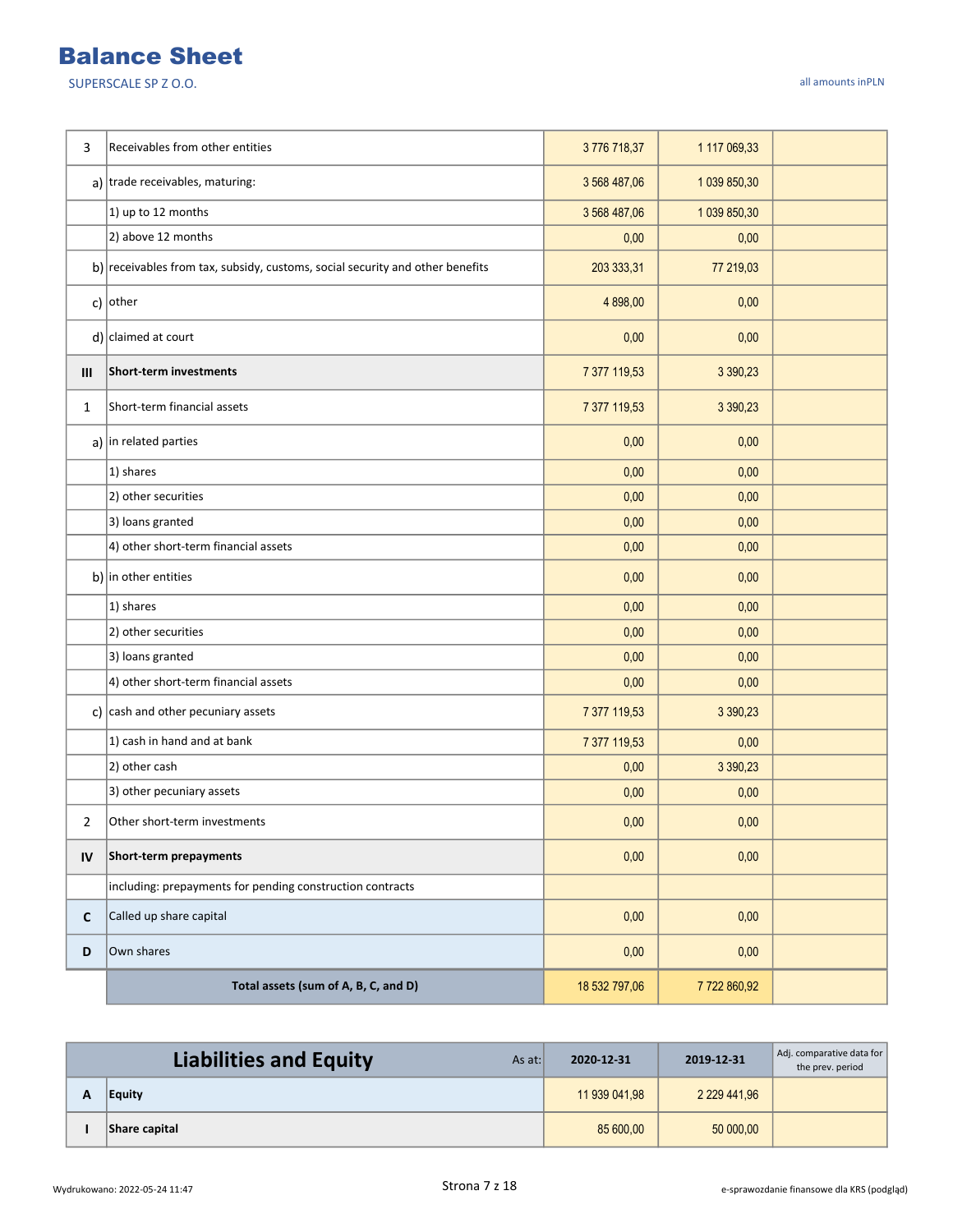| Ш              | Supplementary capital, including:                                  | 18 751 689,45 | 5 974 500,00  |  |
|----------------|--------------------------------------------------------------------|---------------|---------------|--|
|                | - excess of the actual share values over their nominal values      | 0,00          | 0,00          |  |
| Ш              | Revaluation reserve, including:                                    | 0,00          | 0,00          |  |
|                | - fair value adjustments                                           | 0,00          | 0.00          |  |
| IV             | Other reserve capitals, including:                                 | 0,00          | 0,00          |  |
|                | - created according the company (statute) rules                    | 0,00          | 0,00          |  |
|                | - for own shares                                                   | 0,00          | 0,00          |  |
| V              | Previous years' profit (loss)                                      | -3 795 058,04 | $-11498,32$   |  |
| VI             | Net profit (loss)                                                  | -3 103 189,43 | -3 783 559,72 |  |
| VII            | Write-off on net profit during the financial year (negative value) | 0,00          | 0,00          |  |
| B              | Liabilities and provisions for liabilities                         | 6 593 755,08  | 5 493 418,96  |  |
| п              | <b>Provisions for liabilities</b>                                  | 1 100 199,49  | 1 021 664,88  |  |
| $\mathbf{1}$   | Provision for deferred income tax                                  | 43 887,98     | 5 219,87      |  |
| $\overline{2}$ | Provision for retirement and similar benefits                      | 0,00          | 0,00          |  |
|                | - long-term                                                        | 0,00          | 0.00          |  |
|                | - short-term                                                       | 0,00          | 0,00          |  |
| 3              | Other provisions                                                   | 1 056 311,51  | 1 016 445,01  |  |
|                | - long-term                                                        | 0,00          | 0,00          |  |
|                | - short-term                                                       | 1056 311,51   | 1 016 445,01  |  |
| Ш              | Long-term liabilities                                              | 2 126 226,65  | 2 601 630,28  |  |
| 1              | To related parties                                                 | 0,00          | 0,00          |  |
| 2              | To other entities, where this company owns a capital share         | 2 126 226,65  | 2 601 630,28  |  |
| 3              | To other entities                                                  | 0,00          | 0,00          |  |
|                | a) $ {\rm credits}$ and loans                                      | 0,00          | 0,00          |  |
|                | b) arising from issuance of debt securities                        | 0,00          | 0,00          |  |
|                | c) other financial liabilities                                     | 0,00          | 0,00          |  |
|                | $d$ ) bill-of-exchange liabilities                                 | 0,00          | 0,00          |  |
|                | $e)$ other                                                         | 0,00          | 0,00          |  |
| Ш              | <b>Short-term liabilities</b>                                      | 3 117 450,16  | 1870 123,80   |  |
| 1              | to related parties                                                 | 0,00          | 0,00          |  |
|                | a) trade liabilities, maturing:                                    | 0,00          | 0,00          |  |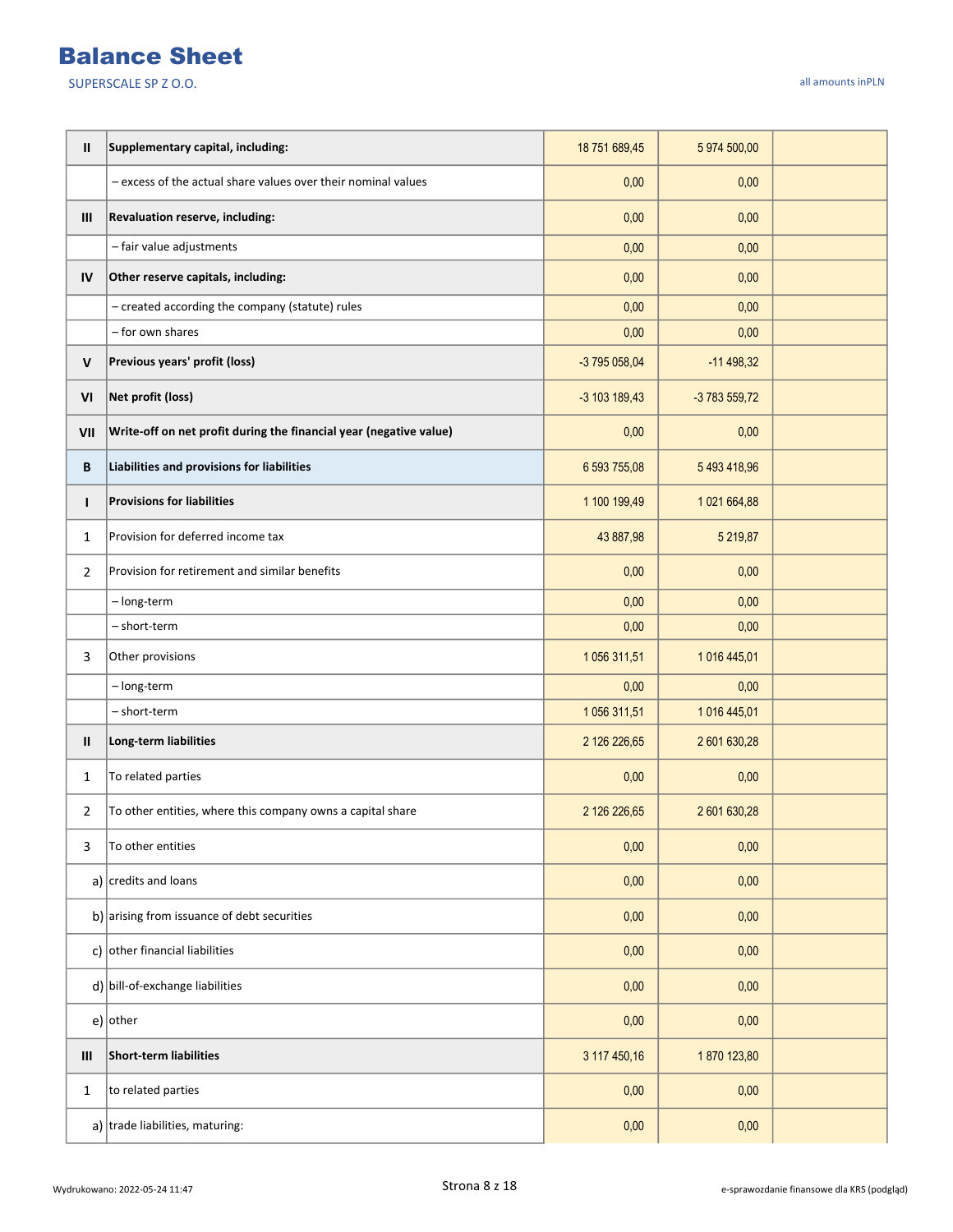|                | 1) up to 12 months                                          | 0,00          | 0,00        |  |
|----------------|-------------------------------------------------------------|---------------|-------------|--|
|                | 2) above 12 months                                          | 0,00          | 0,00        |  |
|                | b) other                                                    | 0,00          | 0,00        |  |
| $\overline{2}$ | to other entities, where this company owns a capital share  | 2 945 947,15  | 1621791,70  |  |
|                | a) trade liabilities, maturing:                             | 2 945 947,15  | 1621791,70  |  |
|                | 1) up to 12 months                                          | 2 945 947,15  | 1621791,70  |  |
|                | 2) above 12 months                                          | 0,00          | 0,00        |  |
|                | $b)$ other                                                  | 0,00          | 0,00        |  |
| 3              | to other entities                                           | 171 503,01    | 248 332,10  |  |
|                | a) $ {\text{credits}}$ and loans                            | 0,00          | 0,00        |  |
|                | b) arising from issuance of debt securities                 | 0,00          | 0,00        |  |
|                | c) other financial liabilities                              | 0,00          | 0,00        |  |
|                | $d$ ) trade liabilities, maturing:                          | 79 985,01     | 239 839,10  |  |
|                | 1) up to 12 months                                          | 79 985,01     | 239 839,10  |  |
|                | 2) above 12 months                                          | 0,00          | 0,00        |  |
|                | e) received advances for deliveries                         | 0,00          | 0,00        |  |
|                | f) bill-of-exchange liabilities                             | 0,00          | 0,00        |  |
|                | $g$ ) $\vert$ tax, customs, insurance and other liabilities | 91 518,00     | 8 3 9 4 ,00 |  |
|                | h) payroll liabilities                                      | 0,00          | 0,00        |  |
|                | i) other                                                    | 0,00          | 99,00       |  |
| 4              | Special funds                                               | 0,00          | 0,00        |  |
| IV             | <b>Accruals</b>                                             | 249 878,78    | 0,00        |  |
| $\mathbf{1}$   | Negative goodwill                                           | 0,00          | 0,00        |  |
| $\overline{2}$ | Other accruals                                              | 249 878,78    | 0,00        |  |
|                | - long-term                                                 | 0,00          | 0,00        |  |
|                | - short-term                                                | 249 878,78    | 0,00        |  |
|                | - accruals of construction contracts                        |               |             |  |
|                | Total equity and liabilities (sum of A and B)               | 18 532 797,06 | 7722860,92  |  |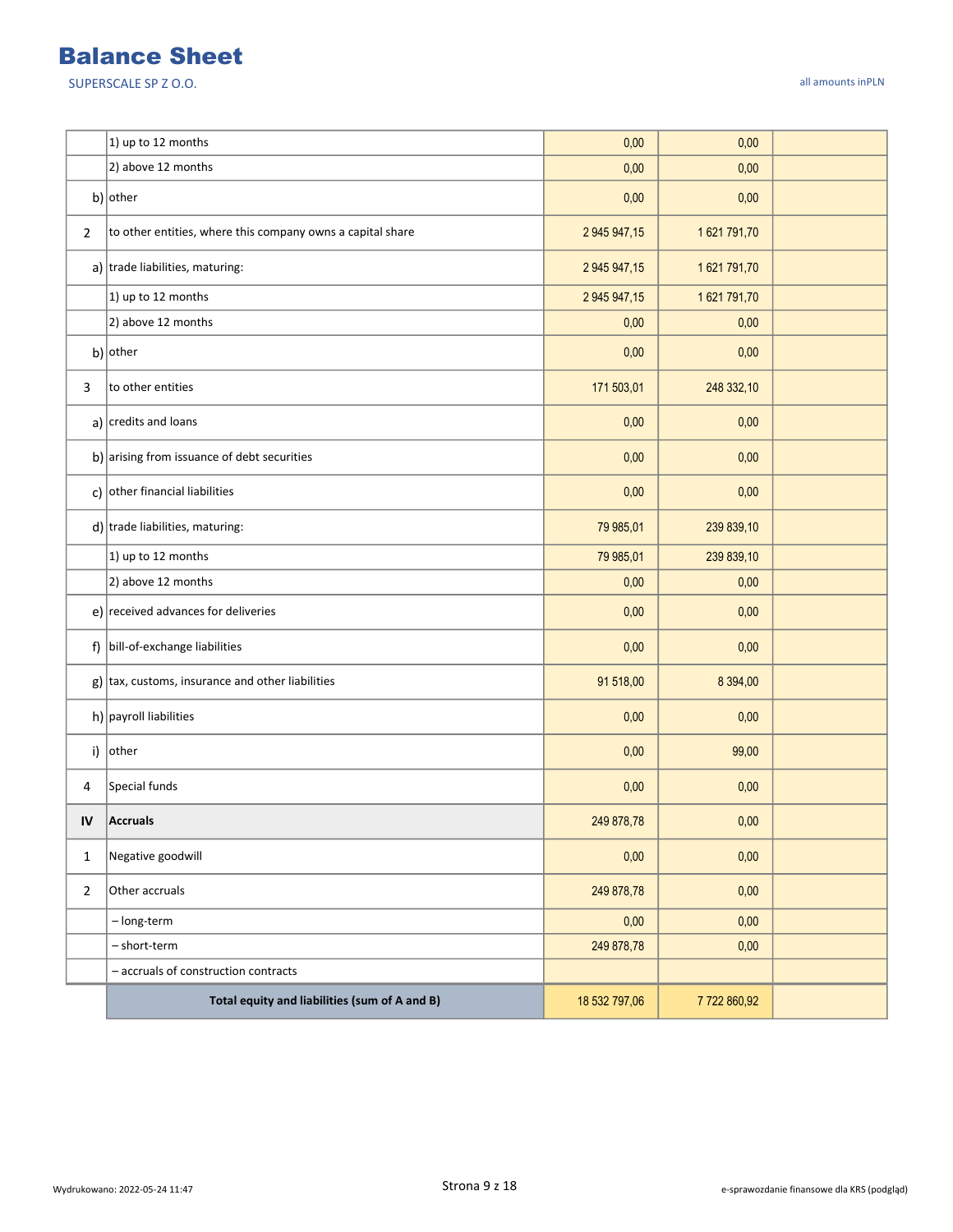## Profit or Loss Statement

|               | comparative variant<br>for:                                                                 | 2020          | 2019          | Adj. comparative data for<br>the prev. period |
|---------------|---------------------------------------------------------------------------------------------|---------------|---------------|-----------------------------------------------|
| Α             | Net revenues from sales and equivalent, including:                                          | 12 121 796,02 | 5 232 297,01  |                                               |
|               | - revenues from related parties                                                             | 0,00          | 17 810,98     |                                               |
| T             | Net revenues from sales of products                                                         | 12 121 796,02 | 5 232 297,01  |                                               |
| Ш             | Change in the balance of products (increase - positive value, decrease - negative<br>value) | 0,00          | 0,00          |                                               |
|               | - including: objects under construction                                                     |               |               |                                               |
| Ш             | Manufacturing cost of products for internal purposes                                        | 0,00          | 0,00          |                                               |
| IV            | Net revenues from sales of goods and materials                                              | 0,00          | 0,00          |                                               |
| В             | <b>Operating expenses</b>                                                                   | 16 125 325,39 | 8 233 236,42  |                                               |
| $\mathbf{I}$  | Amortisation and depreciation                                                               | 0,00          | 0,00          |                                               |
| Ш             | <b>Consumption of materials and energy</b>                                                  | 0,00          | 97,56         |                                               |
| Ш             | <b>External services</b>                                                                    | 16 091 992,99 | 8 080 082,77  |                                               |
| IV            | Taxes and charges, including:                                                               | 528,00        | 176,64        |                                               |
|               | - excise duty                                                                               | 0,00          | 0,00          |                                               |
| V             | Payroll                                                                                     | 0,00          | 0,00          |                                               |
| VI            | Social security and other benefits, includng:                                               | 0,00          | 0,00          |                                               |
|               | - retirement benefits                                                                       | 0,00          | 0,00          |                                               |
| VII           | Other costs by type                                                                         | 32 804,40     | 152 879,45    |                                               |
| VIII          | Value of goods and materials sold                                                           | 0,00          | 0,00          |                                               |
| C             | Profit (loss) on sales (A-B)                                                                | -4 003 529,37 | -3 000 939,41 |                                               |
| D             | <b>Remaining operating revenues</b>                                                         | 144 417,37    | 2,89          |                                               |
| т             | Gain on disposal of non-financial fixed assets                                              | 0,00          | 0,00          |                                               |
| Ш             | Subsidies                                                                                   | 0,00          | 0,00          |                                               |
| Ш             | <b>Revaluation of non-financial assets</b>                                                  | 37 324,51     | 0,00          |                                               |
| IV            | <b>Other operating revenues</b>                                                             | 107 092,86    | 2,89          |                                               |
| E             | <b>Remaining operating expenses</b>                                                         | 66 518,98     | 1 237 796,01  |                                               |
| $\mathbf{I}$  | Loss on disposal of non-financial fixed assets                                              | 0,00          | 0,00          |                                               |
| $\mathbf{II}$ | <b>Revaluation of non-financial assets</b>                                                  | 47 919,62     | 1 237 793,14  |                                               |
| Ш             | <b>Other operating expenses</b>                                                             | 18 599,36     | 2,87          |                                               |
| F             | Profit (loss) on operating activities (C+D-E)                                               | -3 925 630,98 | -4 238 732,53 |                                               |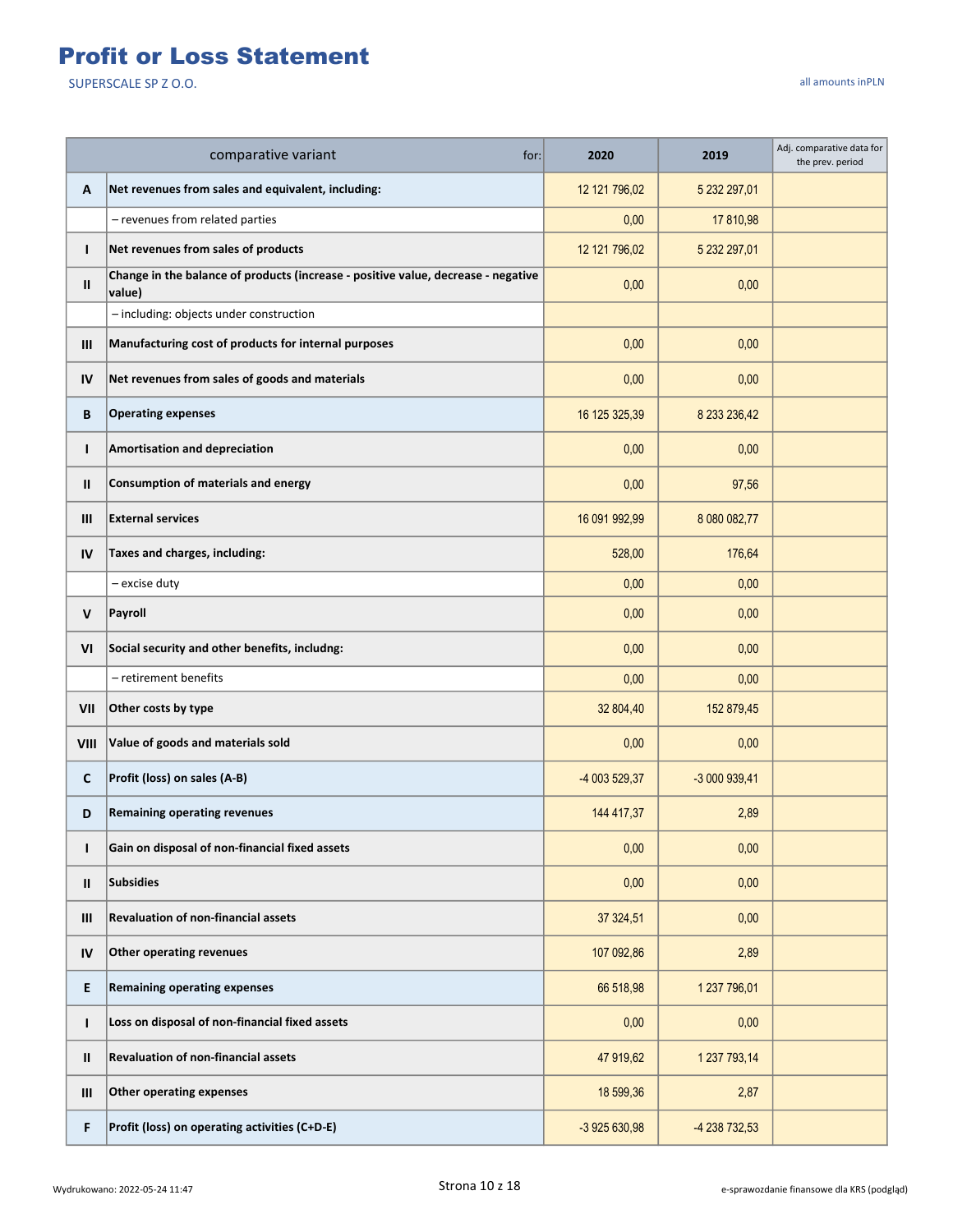#### Profit or Loss Statement

| G            | <b>Financial revenues</b>                                | 132 838,39    | 17 894,98     |  |
|--------------|----------------------------------------------------------|---------------|---------------|--|
| $\mathbf{I}$ | Dividend and profit sharing, including:                  | 0,00          | 0,00          |  |
|              | a) from related parties, including:                      | 0,00          | 0,00          |  |
|              | - entities, which shares are owned by this company       | 0,00          | 0,00          |  |
|              | b) from other entities, including:                       | 0,00          | 0,00          |  |
|              | - entities, which shares are owned by this company       | 0,00          | 0,00          |  |
| Ш            | Interest, including:                                     | 0,00          | 17 894,98     |  |
|              | - interest from related parties                          | 0,00          | 17 894,98     |  |
| III          | Gain on disposal of financial assets, including:         | 0,00          | 0,00          |  |
|              | - gain in related parties                                | 0,00          | 0,00          |  |
| IV           | <b>Revaluation of financial assets</b>                   | 0,00          | 0,00          |  |
| V            | Other                                                    | 132 838,39    | 0,00          |  |
| н            | <b>Financial expenses</b>                                | 55 717,41     | 151 753,00    |  |
| $\mathbf{I}$ | Interest, including:                                     | 55 717,41     | 144 375,98    |  |
|              | - interest for related parties                           | 0,00          | 20 779,74     |  |
| Ш            | Loss on disposal of financial assets, including:         | 0,00          | 0,00          |  |
|              | - losses in related parties                              | 0,00          | 0,00          |  |
| Ш            | <b>Revaluation of financial assets</b>                   | 0,00          | 0,00          |  |
| IV           | Other                                                    | 0,00          | 7 377,02      |  |
| $\mathbf{I}$ | Profit (loss) on business activities (F+G-H)             | -3 848 510,00 | -4 372 590,55 |  |
| J.           | Income tax                                               | -745 320,57   | -589 030,83   |  |
| K            | Other statutory reductions in profit (increases in loss) | 0,00          | 0,00          |  |
| L            | Net profit (loss) (I-J-K)                                | -3 103 189,43 | -3 783 559,72 |  |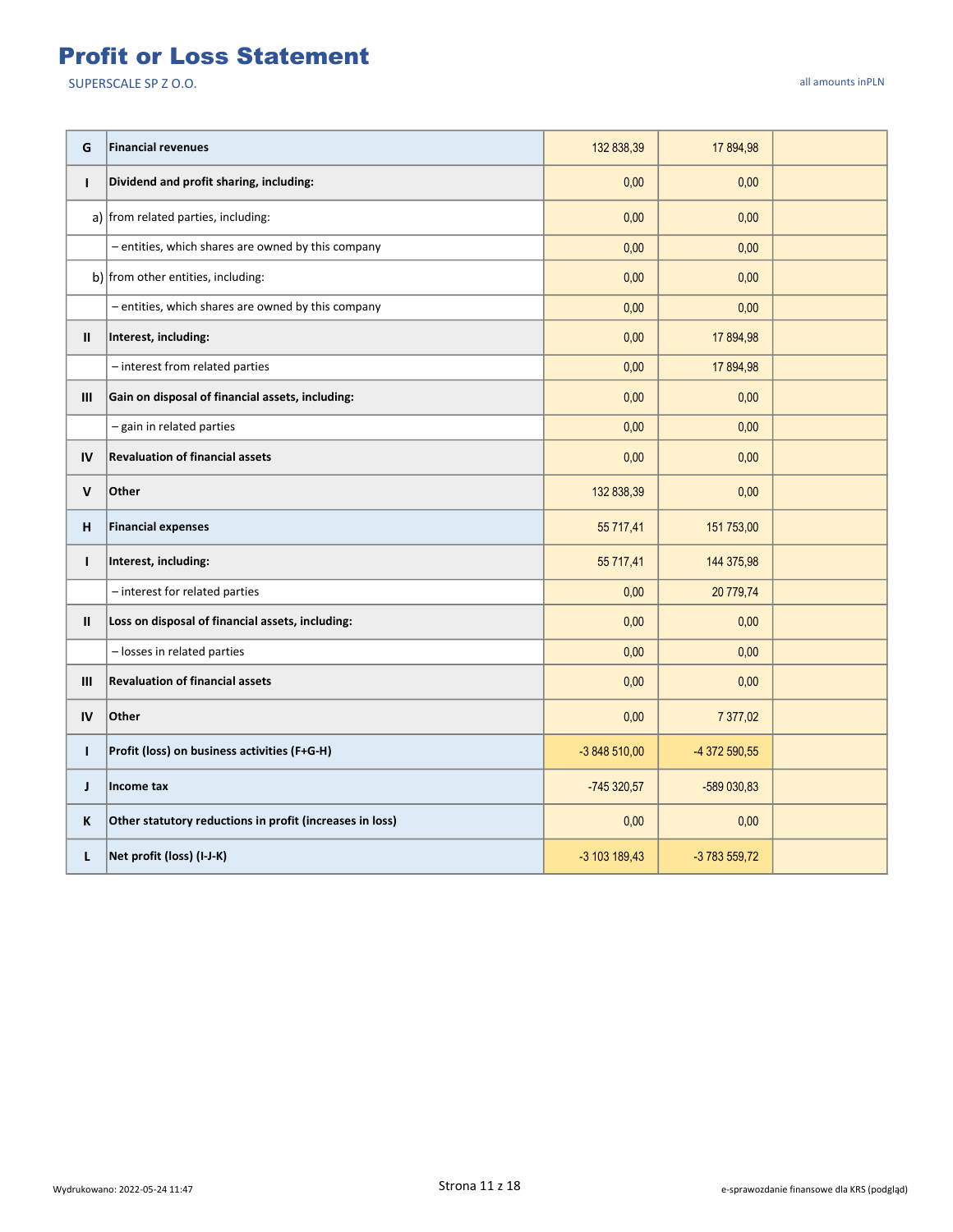## Statement of Changes in Equity

|                | details<br>for:                                            | 2020 | 2019 | Adj. comparative data for<br>the prev. period |
|----------------|------------------------------------------------------------|------|------|-----------------------------------------------|
| т              | Opening balance of equity                                  |      |      |                                               |
|                | - changes in accounting policies                           |      |      |                                               |
|                | $-$ error adjustments                                      |      |      |                                               |
| la             | Opening balance of equity after adjustments                |      |      |                                               |
| $\mathbf{1}$   | Opening balance of share capital                           |      |      |                                               |
| 1.1            | Changes in share capital                                   |      |      |                                               |
|                | a) increase (due to)                                       |      |      |                                               |
|                | - issuance of shares                                       |      |      |                                               |
|                | $\overline{\phantom{0}}$                                   |      |      |                                               |
|                | $\overline{a}$                                             |      |      |                                               |
|                | $\overline{\phantom{0}}$                                   |      |      |                                               |
|                | b) decrease (due to)                                       |      |      |                                               |
|                | - shares redemption                                        |      |      |                                               |
|                | -                                                          |      |      |                                               |
|                | $\overline{\phantom{0}}$                                   |      |      |                                               |
|                | $\overline{\phantom{0}}$                                   |      |      |                                               |
| 1.2            | Closing balance of share capital                           |      |      |                                               |
| $\overline{2}$ | Opening balance of supplementary capital                   |      |      |                                               |
| 2.1            | Changes in supplementary capital                           |      |      |                                               |
|                | $a$ ) increase (due to)                                    |      |      |                                               |
|                | - issuance of shares above the nominal value               |      |      |                                               |
|                | - profit distribution (statutory)                          |      |      |                                               |
|                | - profit distribution (above the statutory required value) |      |      |                                               |
|                | -                                                          |      |      |                                               |
|                | $\qquad \qquad -$                                          |      |      |                                               |
|                | $\overline{\phantom{0}}$                                   |      |      |                                               |
|                | b) decrease (due to)                                       |      |      |                                               |
|                | - loss coverage                                            |      |      |                                               |
|                | $\overline{\phantom{0}}$                                   |      |      |                                               |
|                | -                                                          |      |      |                                               |
|                | -                                                          |      |      |                                               |
| 2.2            | Closing balance of supplementary capital                   |      |      |                                               |
| $\mathbf{3}$   | Opening balance of revaluation reserve                     |      |      |                                               |
| 3.1            | Changes in revaluation reserve                             |      |      |                                               |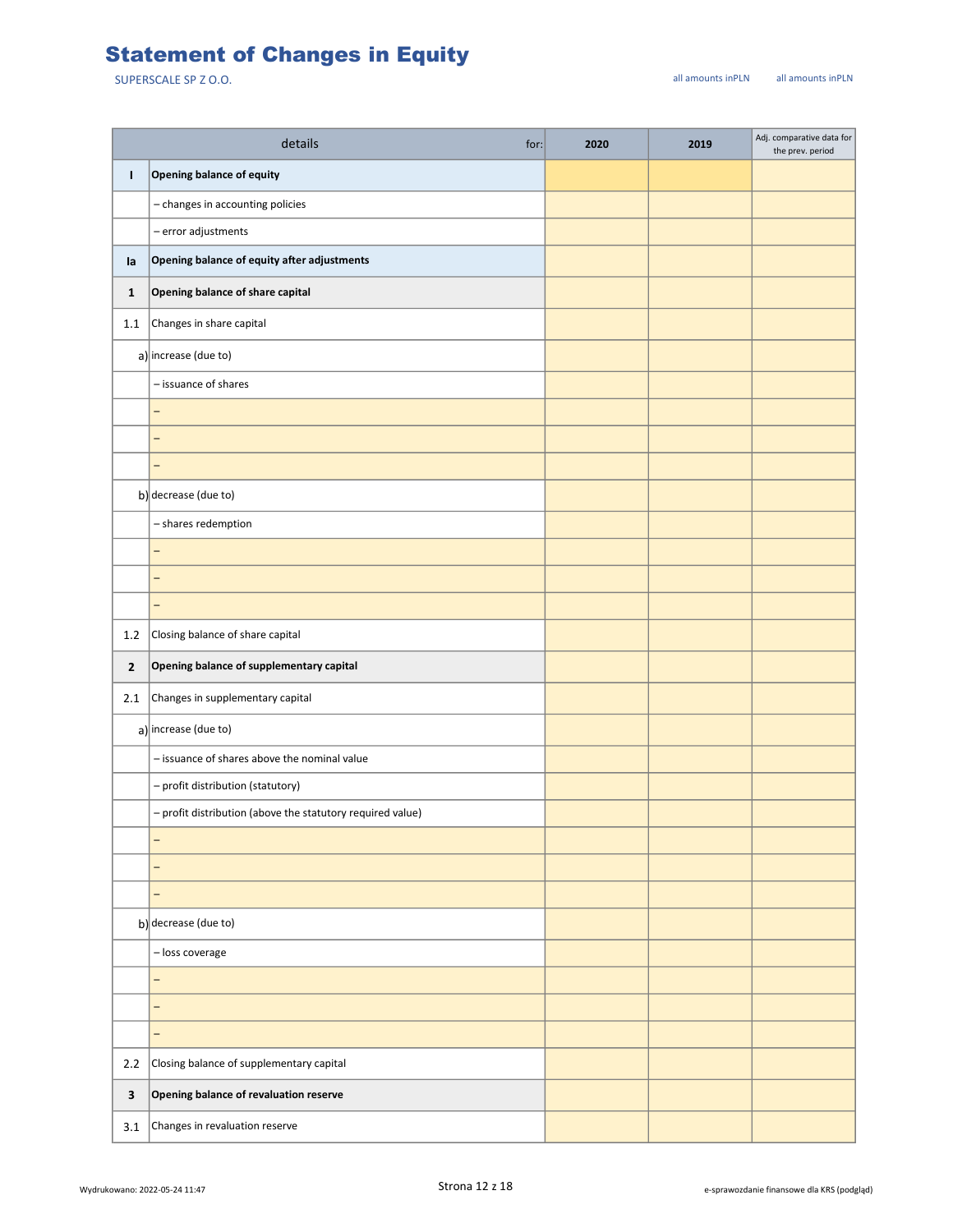## Statement of Changes in Equity

|         | a) increase (due to)                                         |  |  |
|---------|--------------------------------------------------------------|--|--|
|         | -                                                            |  |  |
|         | -                                                            |  |  |
|         | -                                                            |  |  |
|         | b) decrease (due to)                                         |  |  |
|         | - sales of tangible fixed assets                             |  |  |
|         | -                                                            |  |  |
|         | -                                                            |  |  |
|         | -                                                            |  |  |
| 3.2     | Closing balance of revaluation reserve                       |  |  |
| 4       | Opening balance of other reserve capitals                    |  |  |
| 4.1     | Changes in other reserve capitals                            |  |  |
|         | a) increase (due to)                                         |  |  |
|         | $\overline{\phantom{0}}$                                     |  |  |
|         | -                                                            |  |  |
|         | -                                                            |  |  |
|         | b) decrease (due to)                                         |  |  |
|         | -                                                            |  |  |
|         | -                                                            |  |  |
|         | -                                                            |  |  |
| 4.2     | Closing balance of other reserve capitals                    |  |  |
| 5       | Opening balance of previous years' profit (loss)             |  |  |
| 5.1     | Opening balance of previous years' profit                    |  |  |
|         | - changes in accounting policies                             |  |  |
|         | - error adjustments                                          |  |  |
| $5.2\,$ | Opening balance of previous years' profit, after adjustments |  |  |
|         | a) increase (due to)                                         |  |  |
|         | - distribution of previous years' profit                     |  |  |
|         | -                                                            |  |  |
|         | -                                                            |  |  |
|         | -                                                            |  |  |
|         | b) decrease (due to)                                         |  |  |
|         | -                                                            |  |  |
|         | —                                                            |  |  |
|         | -                                                            |  |  |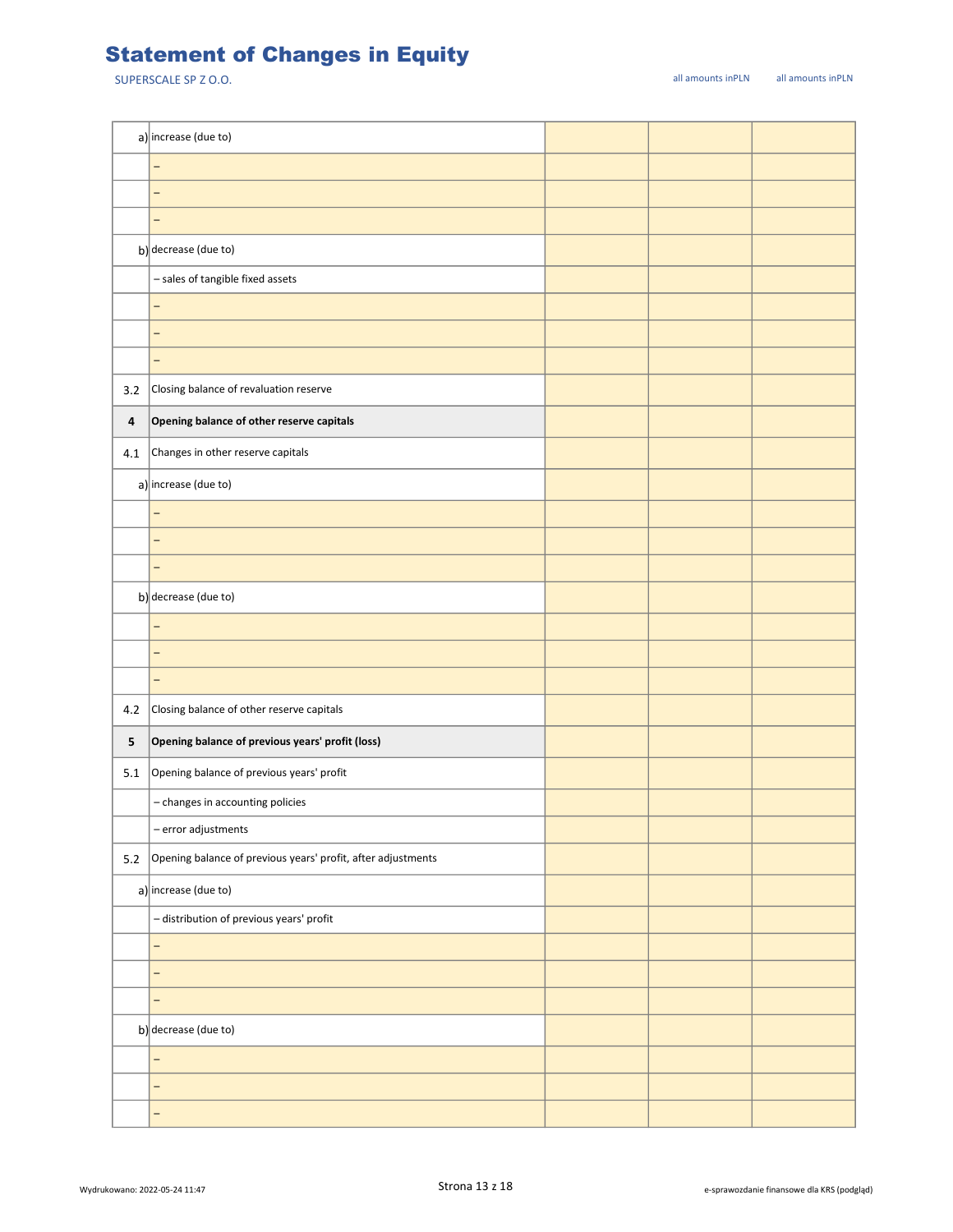## Statement of Changes in Equity

| 5.3          | Closing balance of previous years' profit                     |  |  |
|--------------|---------------------------------------------------------------|--|--|
| 5.4          | Opening balance of previous years' loss                       |  |  |
|              | - changes in accounting policies                              |  |  |
|              | - error adjustments                                           |  |  |
| 5.5          | Opening balance of previous years' loss, after adjustments    |  |  |
|              | a) increase (due to)                                          |  |  |
|              | - previous years' loss brought forward                        |  |  |
|              | -                                                             |  |  |
|              | $\overline{\phantom{0}}$                                      |  |  |
|              | -                                                             |  |  |
|              | b) decrease (due to)                                          |  |  |
|              | $\equiv$                                                      |  |  |
|              | -                                                             |  |  |
|              | -                                                             |  |  |
| 5.6          | Closing balance of previous years' loss                       |  |  |
| 5.7          | Closing balance of previous years' profit (loss)              |  |  |
| 6            | Net result                                                    |  |  |
|              | $a$ ] net profit                                              |  |  |
|              | b) net loss                                                   |  |  |
|              | c) write-offs on profit                                       |  |  |
| $\mathbf{I}$ | Closing balance of equity                                     |  |  |
| Ш            | Equity including proposed profit distribution (loss coverage) |  |  |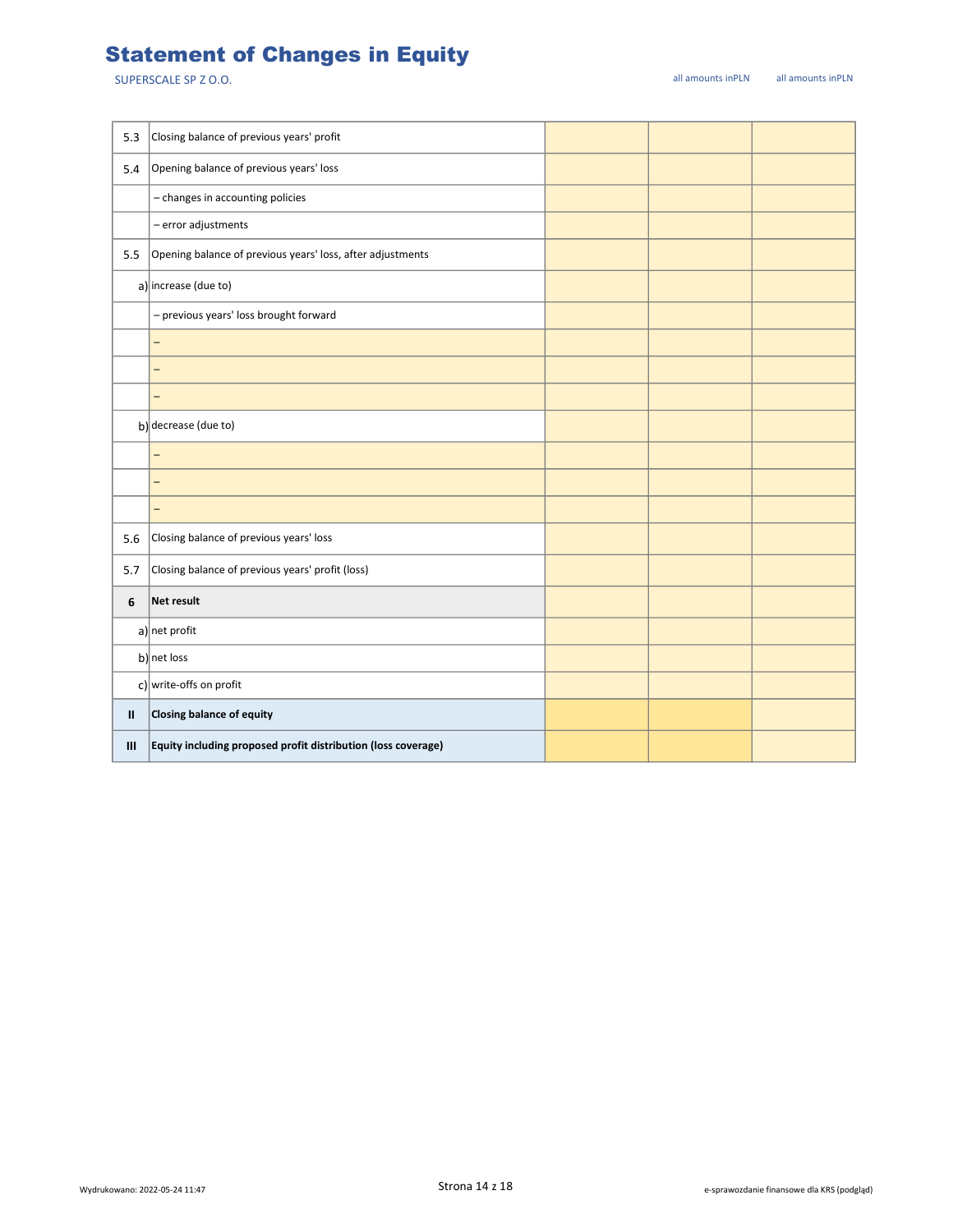#### Cash Flow Statement

|                | indirect method<br>for:                                        | 2020 | 2019 | Adj. comparative data for<br>the prev. period |
|----------------|----------------------------------------------------------------|------|------|-----------------------------------------------|
| Α              | Cash flows from operating activities                           |      |      |                                               |
| T              | Net profit (loss)                                              |      |      |                                               |
| Ш              | <b>Total adjustments</b>                                       |      |      |                                               |
| 1              | Amortisation and depreciation                                  |      |      |                                               |
| $\overline{2}$ | Exchange gains (losses)                                        |      |      |                                               |
| 3              | Interest and profit sharing (dividend)                         |      |      |                                               |
| 4              | Profit (loss) on investment activities                         |      |      |                                               |
| 5              | Change in provisions                                           |      |      |                                               |
| 6              | Change in inventory                                            |      |      |                                               |
| 7              | Change in receivables                                          |      |      |                                               |
| 8              | Change in short-term liabilities excluding credits and loans   |      |      |                                               |
| 9              | Change in prepayments and accruals                             |      |      |                                               |
| 10             | Other adjustments                                              |      |      |                                               |
| Ш              | Net cash flows from operating activities (I+/- II)             |      |      |                                               |
| B              | Cash flows from investment activities                          |      |      |                                               |
| $\mathbf{I}$   | <b>Inflows</b>                                                 |      |      |                                               |
| 1              | Disposal of intangible and tangible fixed assets               |      |      |                                               |
| $\overline{2}$ | Disposal of investments in real property and intangible assets |      |      |                                               |
| 3              | From financial assets, including:                              |      |      |                                               |
|                | a) in related parties                                          |      |      |                                               |
|                | b) in other entities                                           |      |      |                                               |
|                | 1) sales of financial assets                                   |      |      |                                               |
|                | 2) dividends and profit sharing                                |      |      |                                               |
|                | 3) repayment of granted long-term loans                        |      |      |                                               |
|                | 4) interest                                                    |      |      |                                               |
|                | 5) other inflows from financial assets                         |      |      |                                               |
| 4              | Other inflows from investment activities                       |      |      |                                               |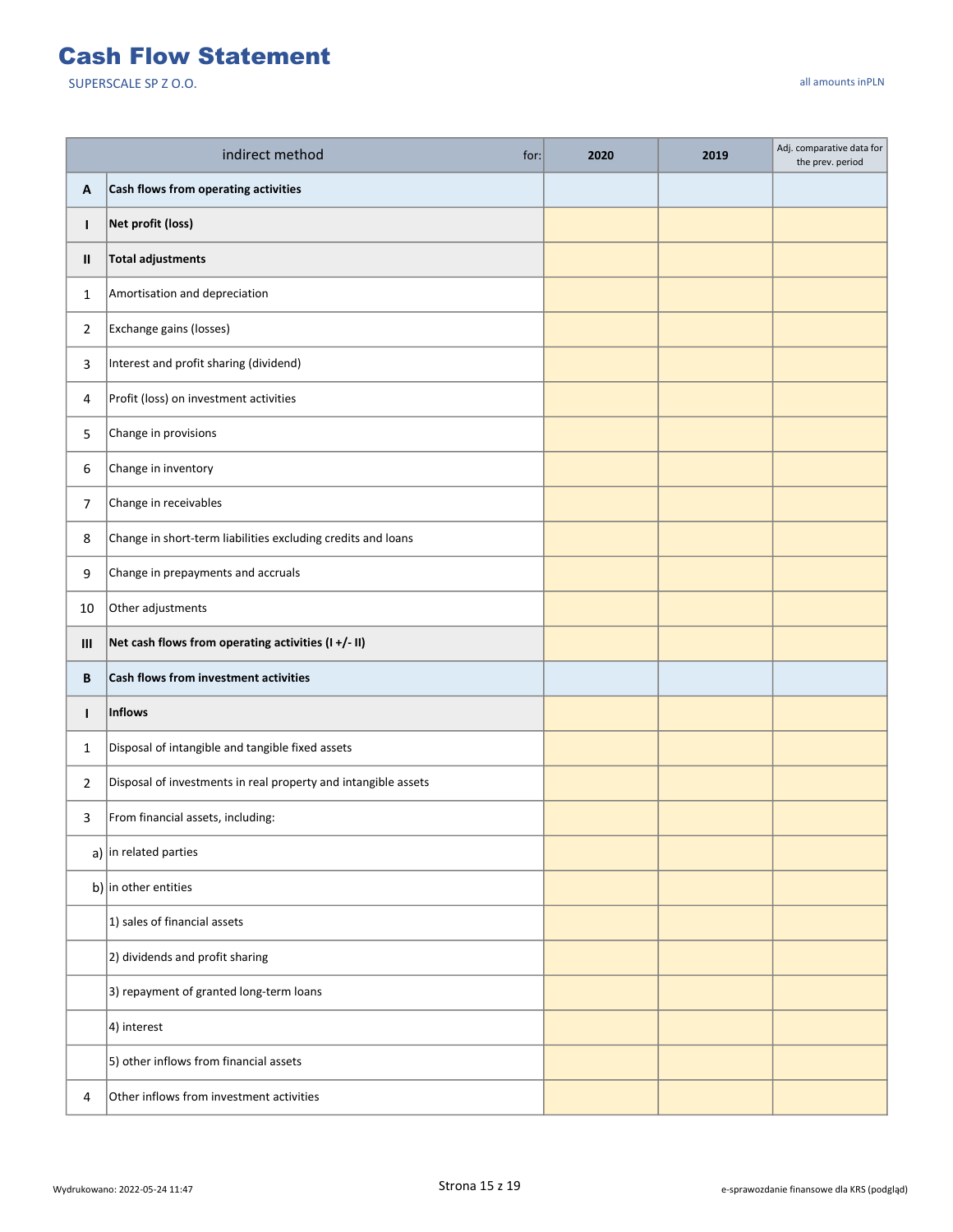#### Cash Flow Statement

| Ш            | <b>Outflows</b>                                                                                     |  |  |
|--------------|-----------------------------------------------------------------------------------------------------|--|--|
| $\mathbf{1}$ | Purchase of intangible assets and tangible fixed assets                                             |  |  |
| 2            | Investments in real property and intangible assets                                                  |  |  |
| 3            | To financial assets, including:                                                                     |  |  |
|              | a) in related parties                                                                               |  |  |
|              | b) in other entities                                                                                |  |  |
|              | 1) purchase of financial assets                                                                     |  |  |
|              | 2) long-term loans granted                                                                          |  |  |
| 4            | Other outflows from investment activities                                                           |  |  |
| Ш            | Net cash flows from investment activities (I-II)                                                    |  |  |
| C            | Cash flows from financial activities                                                                |  |  |
| L            | Inflows                                                                                             |  |  |
| 1            | Net inflows from issuance of shares and other capital instruments and from capital<br>contributions |  |  |
| 2            | Credits and loans                                                                                   |  |  |
| 3            | Issuance of debt securities                                                                         |  |  |
| 4            | Other inflows from financial activities                                                             |  |  |
| Ш            | <b>Outflows</b>                                                                                     |  |  |
| $\mathbf{1}$ | Purchase of own shares                                                                              |  |  |
| 2            | Dividend and other payments to shareholders                                                         |  |  |
| 3            | Profit distribution liabilities other than profit distribution payments to<br>shareholders          |  |  |
| 4            | Repayment of credits and loans                                                                      |  |  |
| 5            | Redemption of debt securities                                                                       |  |  |
| 6            | Payment of other financial liabilities                                                              |  |  |
| 7            | Payment of liabilities arising from financial leases                                                |  |  |
| 8            | Interest                                                                                            |  |  |
| 9            | Other outflows from financial activities                                                            |  |  |
| Ш            | Net cash flows from financial activities (I-II)                                                     |  |  |
| D            | Total net cash flows (A.III. +/- B.III +/- C.III)                                                   |  |  |
| E.           | Balance sheet change in cash, including:                                                            |  |  |
|              | - change in cash due to exchange differences                                                        |  |  |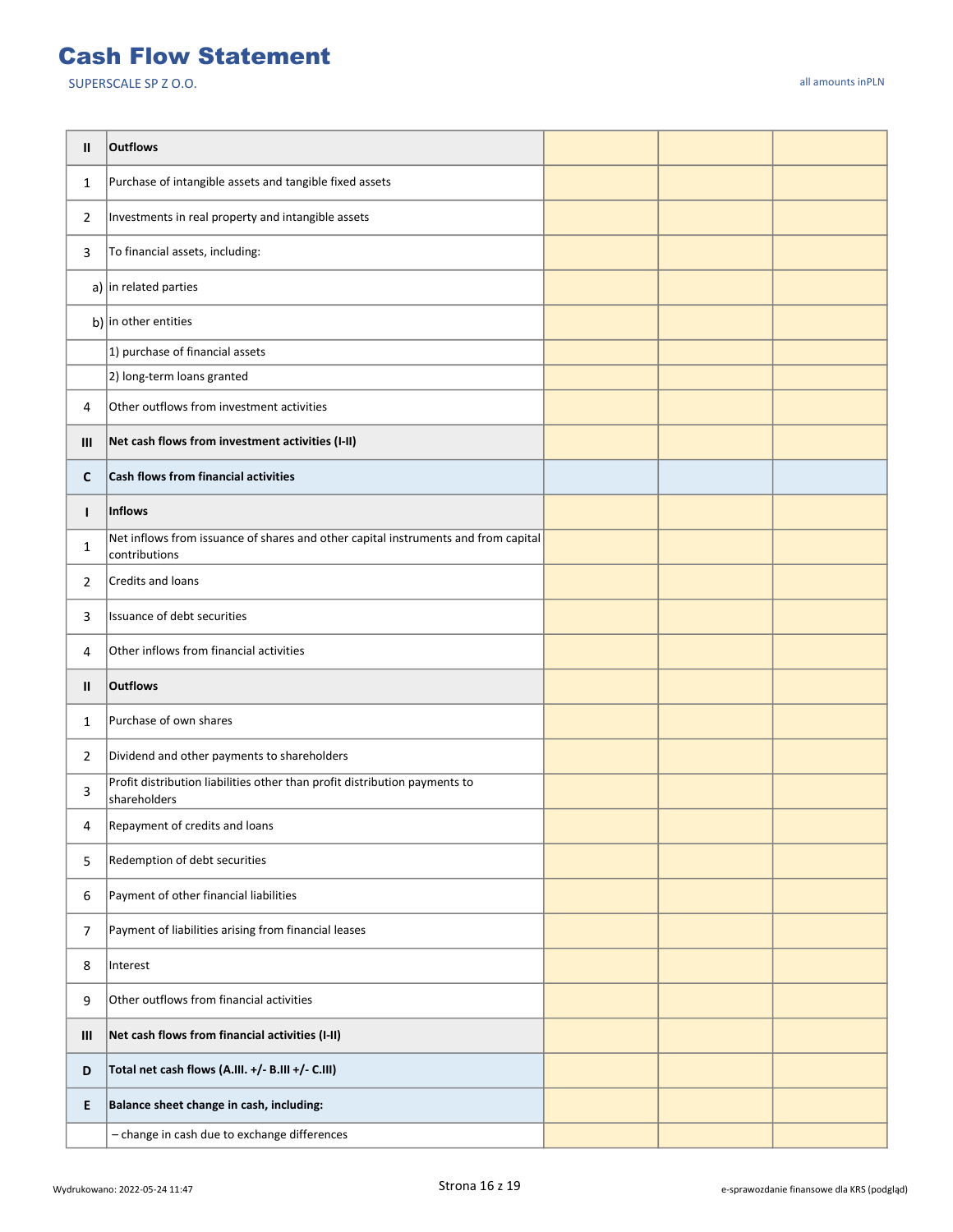#### Cash Flow Statement

|   | Cash opening balance                           |  |  |
|---|------------------------------------------------|--|--|
| G | Closing balance of cash $(F+/-D)$ , including: |  |  |
|   | $-$ of limited disposability                   |  |  |